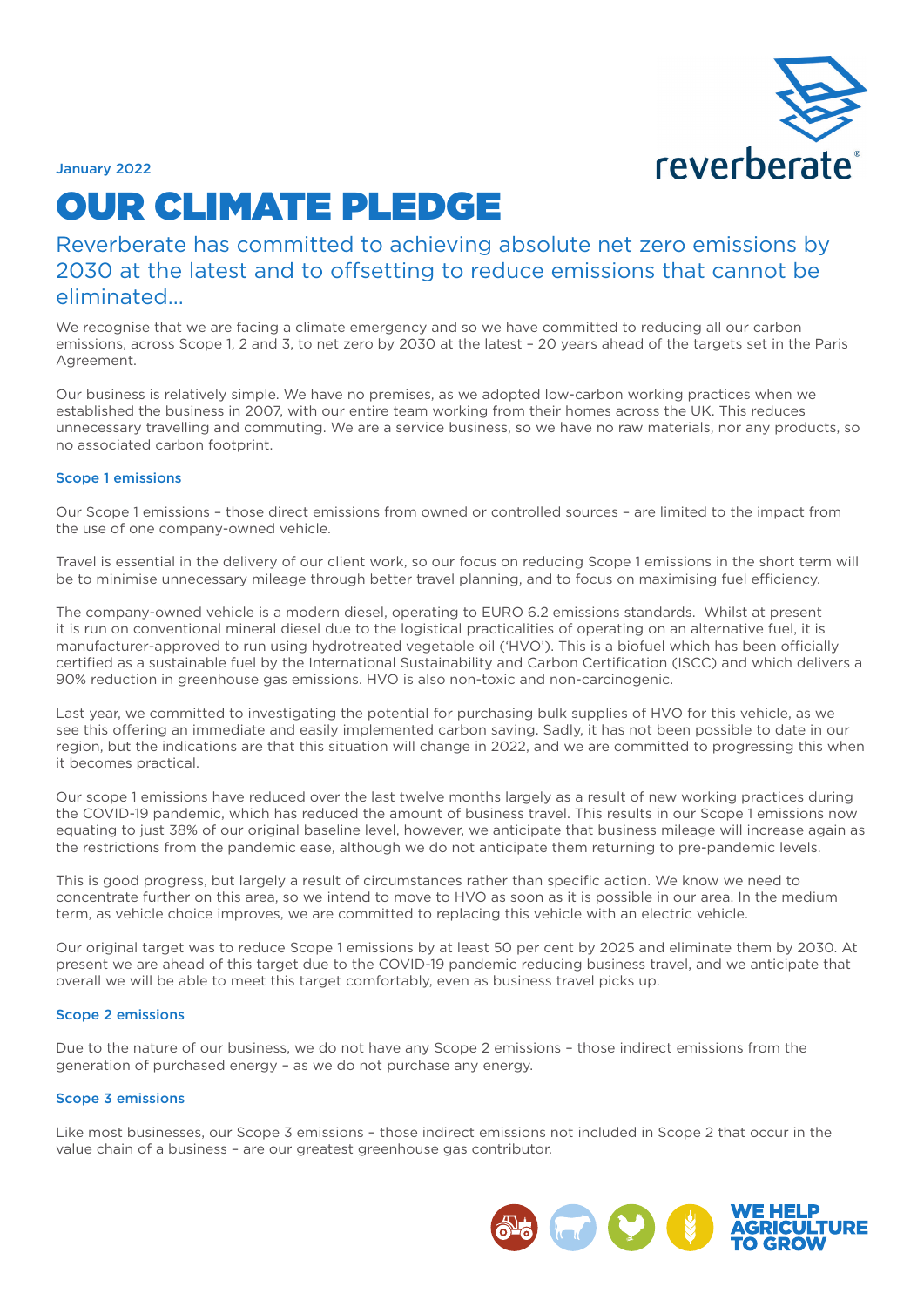

Measuring and eliminating Scope 3 emissions is difficult and sometimes not even possible. As such, we are focusing on the most relevant Scope 3 emissions, as outlined below:

- Homeworking
- Employee travel in their own vehicles or hire cars
- Use of public transport (including flying, trains, buses, taxis, etc.)
- Hotel stays
- **Waste**
- **Recycling**

We had identified other Scope 3 elements, which could be significant but were not possible to accurately measure, in particular the emissions from the use of cloud server data storage. We are pleased to be able to report that our provider for cloud data storage achieved 100% renewable energy use across its data centres in August 2021, so this can be excluded going forward as it no longer carries a carbon footprint.

In terms of future focus, our largest emissions come from homeworking, from travel - particularly air and car travel by employees - and from hotel stays.

When it comes to emissions from homeworking, we have implemented an incentive programme to encourage employees to switch to 100% renewable energy for their homes. All but four of our team have already done this, which has meant that our carbon footprint from homeworking has reduced, despite the team growing in size.

As outlined above, travel is an essential part of the effective delivery of our services to our geographically-diverse client base, which also necessitates overnight stays, but we will seek to optimise travel through better planning, particularly around our use of flights. In the last year, we have also introduced a voluntary employee salary sacrifice scheme for electric cars, and two of our team have already signed up to this. We are confident that, over time, this will help us encourage our colleagues to transition to zero emissions travel.

Finally, whilst our use of paper and other materials is currently exceptionally low, we will continue to work to eliminate any unnecessary use to minimise associated emissions.

Our aim is to reduce Scope 3 emissions by 50% by 2026 and eliminate them by 2030. Our ability to achieve this will be largely determined by the improvements in infrastructure around net zero travel, as well as our employees' ability and willingness to adopt renewable energy in their homes and seek lower emission travel choices. We anticipate we may have to continue to utilise some offsetting to achieve a net zero position by 2030 in this area.

## Measurement of current emissions

When we have measured emissions, we have endeavoured to do so as accurately as possible. Where actual data is available, we have used that.

Where this is not the case, we have used recognised calculation factors, as provided by The Carbon Neutral Protocol via Natural Capital Partners, and the UK Government GHG Conversion Factors for Company Reporting, as provided by the Department for Business, Energy and Industrial Strategy and the Department for Environment, Food and Rural Affairs.

We will continue to refine our measurement processes moving forward, as well as looking to extend our Scope 3 measurements as appropriate as broader measurement becomes possible.

## **Offsetting**

Having set out to achieve net zero in absolute emissions by 2030 at the latest, we committed to completely offsetting actual emissions from the start of our FY2020 financial year (commencing 1 November 2019) and on an ongoing basis. Of course, we understand that offsetting alone won't solve climate change, so this won't slow down our ambition to get to absolute net zero as quickly as we can, but we felt it important to mitigate our climate impact in the meantime.

We've chosen to work with Natural Capital Partners and are purchasing high-quality carbon credits that meet the requirements of The Carbon Neutral Protocol. We're pleased to say that means we are a Certified Carbon Neutral®